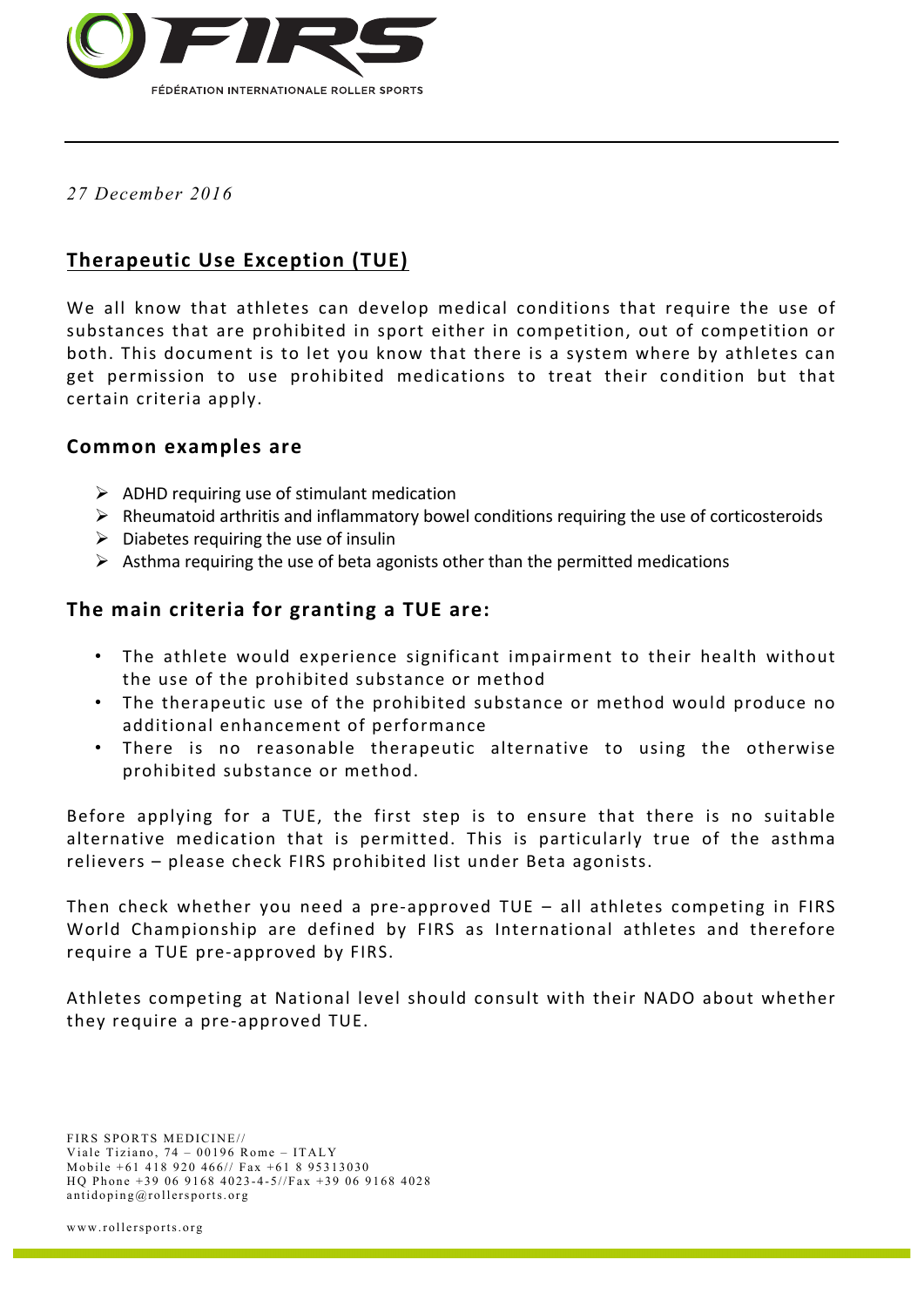FIRS will accept a TUE issued by a National Anti-Doping Organisation (NADO) provided it has been approved in accordance with the International Standards for TUE and that the medical file is available for review on request by FIRS.

### **How to apply for a TUE.**

If you are an International athlete download the TUE application form from the FIRS webpage under the sports medicine tab and fill it in with your doctor.

If you are a National level athlete contact your NADO.

You will need to supply the following documentation

- $\triangleright$  Clinical history of the condition
- $\triangleright$  Confirmation of the diagnosis by the treating doctor supported by evidence e.g. pathology reports
- $\triangleright$  Confirmation that there is no alternative medication that is not prohibited
- $\triangleright$  Confirmation that the treatment used is effective and justified

The information then goes to the FIRS TUE committee for assessment and approval or rejection as appropriate. This takes a minimum of 30 days so please don't allow athletes to bring a brief note from a doctor stating that they are taking prohibited medication to the championship and expecting a TUE to be issued.

### **What if the application is rejected?**

The athlete may appeal against rejection to WADA. WADA or the athlete's NADO may appeal against approval by FIRS if the International Standards for TUE have not been applied.

### **Retroactive TUEs**

All athletes are subject to testing anytime, anywhere. If an athlete who is taking a prohibited substance to treat a medical condition and who is not required to have a pre-approved TUE is tested, then they can apply for a retroactive TUE to either the NADO for National level athletes, or FIRS for International level athletes (those who have competed at a FIRS World Championship). All the conditions above apply so it is wise for all athletes who take prohibited substances for medical reasons to have a comprehensive medical file prepared. Retroactive TUEs do not apply to athletes who test positive during a World Championship.

### **Emergency TUE**

Emergency TUEs can be issued for athletes who require urgent treatment with a prohibited substance or method provided it is a true emergency or urgent medical situation and well documented. This should be an unusual occurrence. In normal

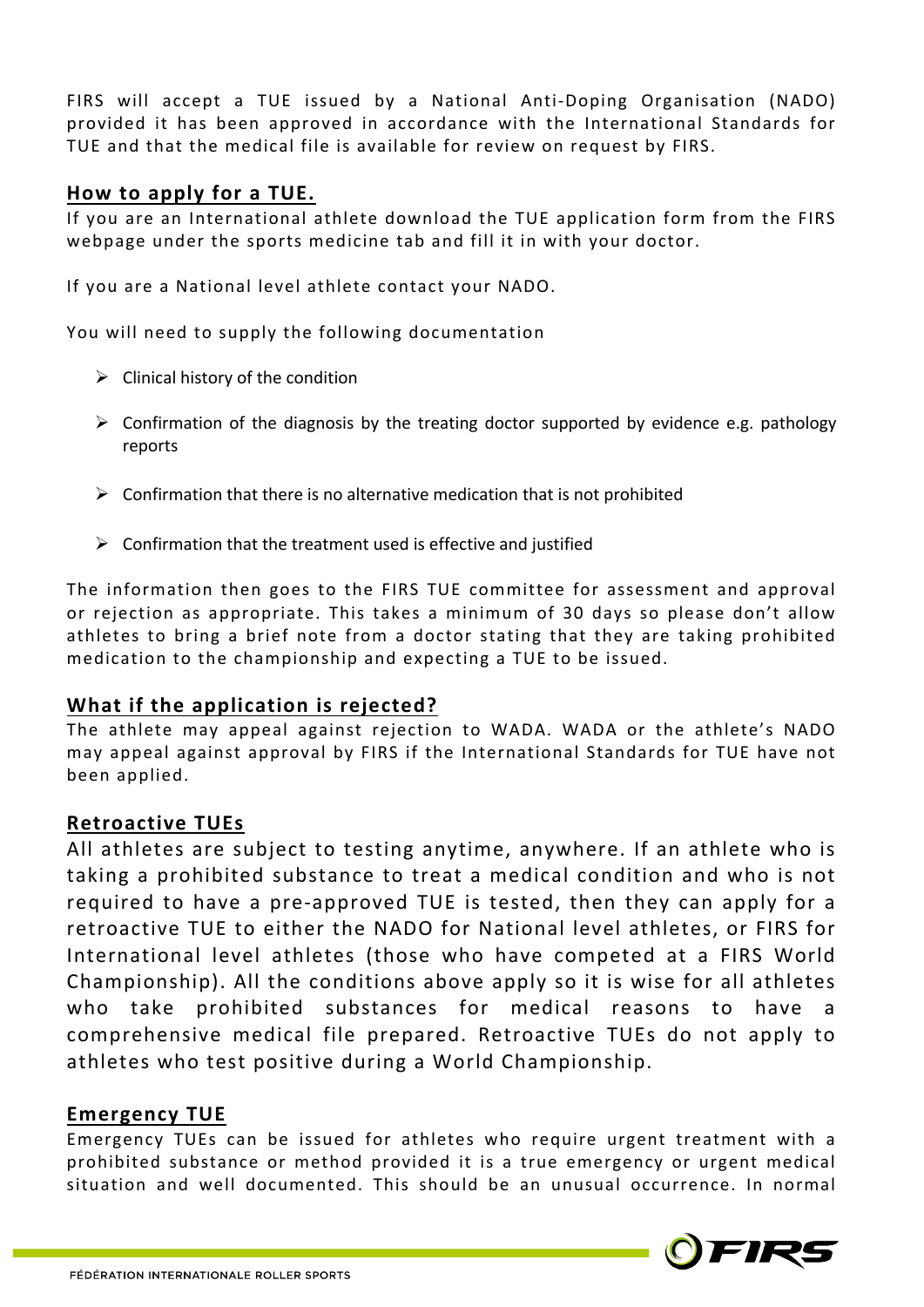circumstances athletes, should wait for approval of the TUE before starting treatment with a prohibited medication or methods.

I hope this is helpful. Please contact me if you require clarification or more information.

Trac

Patricia Wallace FIRS Doping Control



FÉDÉRATION INTERNATIONALE ROLLER SPORTS Viale Tiziano, 74 - 00196 Rome - ITALY Phone +39 06 9168 4024/Fax +39 06 9168 4028

antidoping@rollersports.org pwallace7@icloud.com Phone +61 418 920 466 Fax +39 06 9168 4028